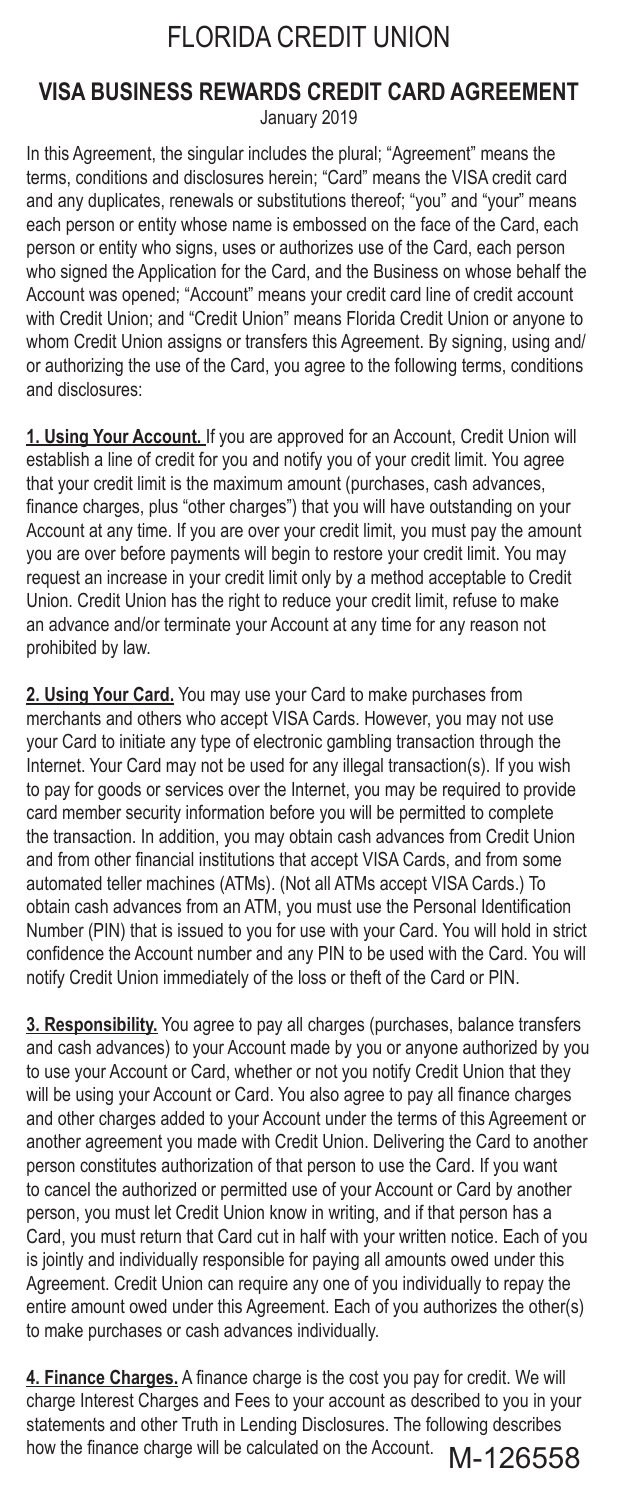You have a 25-day grace (no finance charge) period on your purchase balance and for new purchases if you paid the entire New Balance on your last statement by the end of the grace period. You also have a 25-day grace period for new purchases if you did not have a balance on your last statement. The grace period starts on the billing cycle closing date. If you do not pay the entire New Balance by the end of the grace period, a finance charge will be imposed on the unpaid balance from the first day of the next billing cycle and on new purchases from the date they are posted to your Account. There is no grace period for cash advances. A finance charge will be imposed on cash advances from the date the cash advance is posted to your Account. Balance transfers as permitted by Credit Union from time to time in Credit Union's sole discretion will be treated as cash advances for the purpose of all finance charges and finance charge calculations.

Finance charges on your Account are calculated by applying the applicable Monthly Periodic Rate to the average daily balances for purchases and cash advances. Separate average daily balances are calculated for purchases and cash advances. To get each average daily balance, the daily balances for purchases and cash advances for the billing cycle are added and the totals are divided by the number of days in the cycle. To get the daily balance for cash advances, new cash advances are added to the day's beginning balance and payments and credits are subtracted. To get the daily balance for purchases, new purchases are added to the day's beginning balance and payments and credits are subtracted; however, new purchases are not added if you paid the entire New Balance on your last statement by the end of the grace period or if you did not have a balance on your last statement. Fees and unpaid finance charges are not included in the calculation of the average daily balance. Finance charges will continue to accrue on your Account until what you owe under this Agreement is paid in full.

Credit Union may offer balance transfer, introductory rate, or other special rate promotions for your Account from time to time in Credit Union's sole discretion. The applicable Monthly Periodic Rate and **ANNUAL PERCENTAGE RATE** for any promotion and any promotion terms and conditions will be disclosed to before or at the time you make use of such promotion.

**5. Other Charges.** The following other charges (fees) will be added to your Account, as applicable:

**a. Over-the-Credit-Limit Fee:** In the event you incur charges in amounts which shall cause the Account indebtedness, and if you agree, you shall pay immediately the amount by which the total New Balance exceeds such maximum authorized credit, and an over limit fee shall be imposed.

**b. Late Payment Fee:** If a payment of at least the amount of the minimum required payment is not received within five (5) days of the Due Date, a late charge shall be imposed.

**c. Return Check /Return Pre-Authorized Payments Fee:** We may charge you this fee each time any payment you make to us is not paid by your financial institution for any reason, even if that institution later pays it.

**d. Card Replacement Fee:** In the event any additional or replacement cards are issued for any reason other than the issuance of a renewal card, a fee may be imposed.

**e. Collection Costs:** You agree to pay all costs incurred by Credit Union in collecting your indebtedness or in enforcing this Agreement, including attorneys' fees and costs, as well as those costs, expenses and attorneys' fees incurred in appellate, bankruptcy, and post-judgment proceedings, except to the extent such costs, fees, or expenses are prohibited by law.

**f. Balance Consolidation/Convenience Check Stop Payment Fee:** We may charge you this fee if we do not pay a convenience check for any reason, including when your account is in default, overlimit, suspended or closed.

**6. Payments.** Each month you must pay at least the minimum payment shown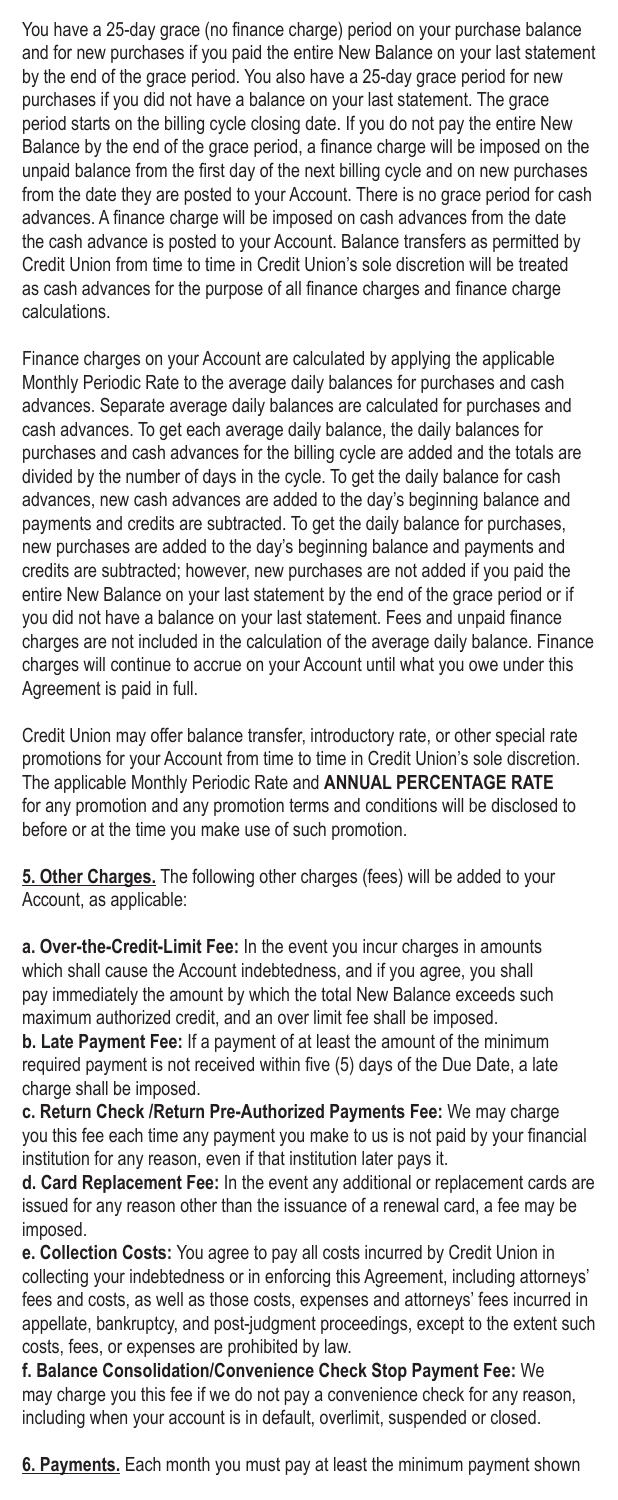on your statement by the date specified on the statement or no later than twenty-five (25) days from the statement closing date, whichever is later. If your statement says the payment is "Now Due," your payment is due no later than twenty-five (25) days from the statement closing date. You may pay more frequently, pay more than the minimum payment or pay the Total New Balance in full. If you make extra or larger payments, you are still required to make at least the minimum payment each month your Account has a balance (other than a credit balance). The minimum payment is 2% of your Total New Balance, or \$20.00, whichever is greater, plus the amount of any prior minimum payments that you have not made, and any amount you are over your credit limit. Credit Union also has the right to demand immediate payment of any amount by which you are over your credit limit. All payments are to be made by check, money order, or electronic payment drawn in US dollars and payable through a US financial institution. All payments are to be made at the location specified on your monthly billing statement. Payments received at locations other than the address specified or payments that do not conform to the requirements set forth on or with the periodic statement (e.g. missing payment stub, payment envelope other than as provided with your statement, multiple checks or multiple coupons in the same envelope) may be subject to delay in crediting. Credit Union may accept late payments, partial payments, or checks and money orders marked "payment in full" and by doing so, Credit Union will not lose any rights under this Agreement if such irregular payments are accepted.

**7. Payment Allocation.** Subject to applicable law, your payments may be applied to what you owe Credit Union in any manner Credit Union chooses.

**8. Security Interest. AS A CONDITION OF CREDIT UNION'S OPENING YOUR ACCOUNT AND YOUR USE OF THE CARD, YOU HEREBY GRANT TO CREDIT UNION A SECURITY INTEREST IN ALL SHARES, DEPOSITS AND OTHER FUNDS ON DEPOSIT WITH CREDIT UNION IN WHICH YOU HAVE AN OWNERSHIP INTEREST (other than an IRA account or an account where this security interest would cause the loss of tax-exempt or tax-deferred status). THE SECURITY INTEREST IS FOR ALL AMOUNTS OWED TO CREDIT UNION UNDER THE TERMS OF THIS AGREEMENT. IF YOU ARE IN DEFAULT UNDER ANY TERM OF THIS AGREEMENT, CREDIT UNION SHALL HAVE A RIGHT TO IMMEDIATELY SEIZE YOUR SHARES, DEPOSITS AND/OR OTHER FUNDS WITHOUT NOTICE OR DEMAND TO YOU AND TO APPLY SUCH FUNDS TO THE AMOUNTS OWED TO CREDIT UNION.** Collateral securing other loans you have with Credit Union now or in the future will also secure this loan, except that a dwelling or your household goods (as defined by the Federal Trade Commission) will not be considered as security for this Account, notwithstanding anything to the contrary in any other agreement.

**9. Default.** You will be in default if you fail to make any minimum payment or other required payment by the date that it is due. You will be in default if you break any promise you make under this Agreement or any other agreement with Credit Union. You will be in default if you die, file for bankruptcy or become insolvent, that is, unable to pay your obligations when they become due. You will be in default if you make any false or misleading statements in any credit application or credit update. You will also be in default if something happens that Credit Union believes may substantially reduce your ability to repay what you owe. When you are in default, Credit Union has the right to demand immediate payment of your full Account balance with-out giving you notice. If immediate payment is demanded, you agree to continue paying finance charges as described in this Agreement until what you owe has been paid, and any shares, deposits and other funds on deposit with Credit Union that were given as security for your Account may be applied towards what you owe. You hereby agree that your salary or earnings may be subject to attachment or garnishment to the extent allowed under applicable law. You further waive, to the extent allowed under applicable law, any exemption you might have from attachment or garnishment of your salary or earnings.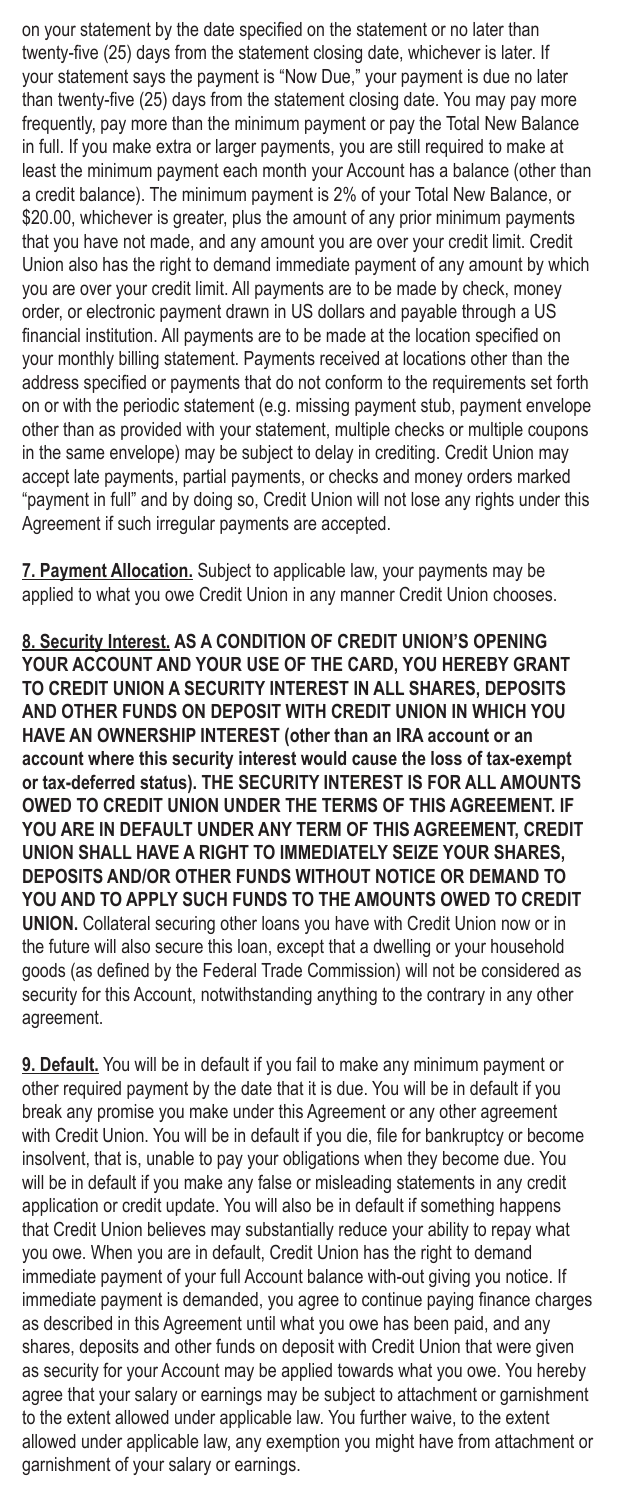**10. Liability for Unauthorized Use-Lost/Stolen Card Notification.** You agree to notify Credit Union immediately, orally or in writing at **Florida Credit Union, P.O. Box 5549, Gainesville, FL 32627** or telephone **(800) 449-7728** twenty four (24) hours a day, seven (7) days a week, of the loss, theft, or unauthorized use of your Credit Card. You may be liable for the unauthorized use of your Credit Card. You will not be liable for unauthorized use that occurs after you notify Credit Union of the loss, theft, or possible unauthorized use. You will have no liability for unauthorized purchases made with your credit card, unless you are negligent in the handling of your card. In any case, your liability will not exceed \$50.

Notwithstanding the above, if 10 or more Cards are issued for use by employees of a single business, there is no limit to the liability of the business for unauthorized use that occurs before you notify Credit Union of the loss, theft, or possible unauthorized use as provided in this Agreement. The business may only impose liability on its employees for unauthorized use of a Card as authorized by federal law and regulation.

Credit Union will not be liable to any of your or any third party for any consequential or incidental damages resulting from the unauthorized use of the Card and/or PIN.

**11. Changing or Terminating Your Account.** Credit Union may change the terms of this Agreement from time to time in Credit Union's sole discretion. Credit Union may reduce your credit limit, refuse to make an advance and/or terminate your Account at any time for any reason not prohibited by law. Notice of any change will be given in accordance with applicable law. If permitted by law and specified in the notice to you, the change will apply to your existing Account balance as well as to future transactions. Either you or Credit Union may terminate this Agreement at any time, but termination by you or Credit Union will not affect your obligation to pay the Account balance plus any finance and other charges you owe under this Agreement. You are also responsible for all transactions made to your Account after termination, unless the transactions were unauthorized. Your notice of termination will be ineffective until Credit Union receives the notice and all Cards and has a reasonable opportunity to act upon it. The Card or Cards you receive remain the property of Credit Union and you must recover and surrender to Credit Union all Cards upon request or upon termination of this Agreement whether by you or Credit Union. Credit Union has the right to require you to pay your full Account balance at any time after your Account is terminated, whether it is terminated by you or Credit Union.

**12. Credit Information.** You authorize Credit Union to investigate your credit standing when opening or reviewing your Account. You authorize Credit Union to disclose information regarding your Account to credit bureaus and creditors who inquire about your credit standing. If your Account is eligible for emergency cash and/or emergency card replacement services, and you request such services, you agree that Credit Union may provide personal information about you and your account that is necessary to provide you with the requested service(s). You are hereby notified that a negative credit report reflecting on your credit record may be submitted to a credit reporting agency if you fail to fulfill the terms of this Agreement.

**13. Returns and Adjustments.** Merchants and others who honor your Card may give credit for returns or adjustments, and they will do so by sending Credit Union a credit slip which will be posted to your Account. If your credits and payments exceed what you owe Credit Union, the amount will be applied against future purchases and cash advances. If the credit balance amount is \$1 or more, it will be refunded upon your written request or automatically after six (6) months.

**14. Additional Benefits/Card Enhancements.** Credit Union may from time to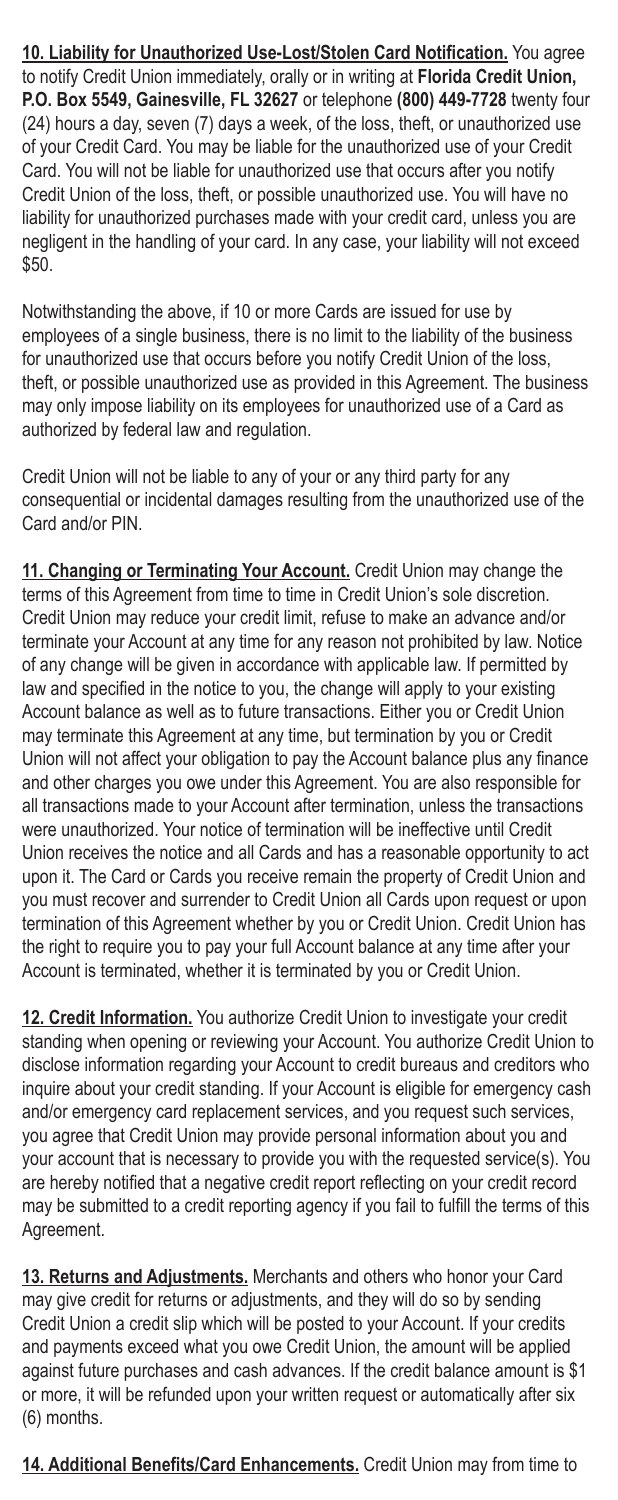time offer additional services to your Account, such as travel accident insurance, at no additional cost to you. You understand that Credit Union is not obligated to offer such services and may withdraw or change them at any time.

**15. Foreign Transactions.** Transactions initiated in foreign countries and/ or foreign currencies will be charged to your Account in U.S. Dollars. The conversion rate to dollars will be (a) a rate selected by Visa from the range of rates available in wholesale currency markets for the applicable central processing date, which rate may vary from the rate Visa itself receives, or (b) the government-mandated rate in effect for the applicable central processing date, in each of the above instances, plus or minus any adjustment determined by Credit Union.

**16. Merchant Disputes.** Credit Union is not responsible for the refusal of any merchant or financial institution to honor your Card.

**17. Joint and Individual Liability.** Each of you (including, without limitation, the Business, the authorized user(s) and the Guarantor(s)) will be individually and jointly responsible for paying all amounts owed under this Agreement. This means that Credit Union can require any one of you individually to repay the entire amount owed under this Agreement. Each of you authorizes the Business and each authorized user to make purchases or cash advances individually.

Each Guarantor who signed the Application for the Card individually and jointly guarantees payment of all amounts owed to Credit Union pursuant to this Agreement. Credit Union can require any Guarantor to individually repay the entire amount owed under this Agreement. If any of you fail to pay any amount owed to Credit Union under this Agreement, each Guarantor individually and jointly promises to immediately pay any such amount to Credit Union upon Credit Union's demand. Credit Union can demand payment from you even if Credit Union does not try to collect from any other party to this Agreement and/or without enforcing any security interests Credit Union may have in any property securing the debt. This guaranty remains in effect even though you are not given notice if any of you fails to pay any amount due or is in default under this Agreement. Credit Union can apply payments made by any of you to your debts to Credit Union in any order the Credit Union elects. Credit Union can release or settle with any of you at any time without affecting the liability of others. This guaranty shall be continuing and irrevocable. Each Guarantor hereby waives demand of payment, presentment, protest and notice of protest on any and all obligations under this Agreement. Each Guarantor consents to alteration of any such obligations, including, without limitation, alteration of the rate of interest or time or method of payment. Each authorized user who owns 20% or more of the Business shall be considered a Guarantor for all purposes of this paragraph.

**18. Effect of Agreement.** This Agreement is the contract which applies to all transactions on your Account even though the sales, cash advances, credit or other slips you sign or receive may contain different terms.

**19. Severability.** In the event that any paragraph of this Agreement or portion thereof is held by a court to be invalid or unenforceable for any reason, the other paragraphs and portions of the Agreement shall not be invalid or unenforceable and will continue in full force and effect.

**20. No Waiver.** Credit Union can delay enforcing any of its rights any number of times without losing them. To be effective, any waiver of any term or condition stated in this Agreement must be in writing and signed by an authorized officer of the Credit Union and shall not be considered as a waiver of any future or other obligation or right.

**21. Statements and Notices.** Statements and notices will be mailed to you at the most recent address you have given Credit Union. Statements and notices sent to any one of you will be considered notice to all. Any notice from you will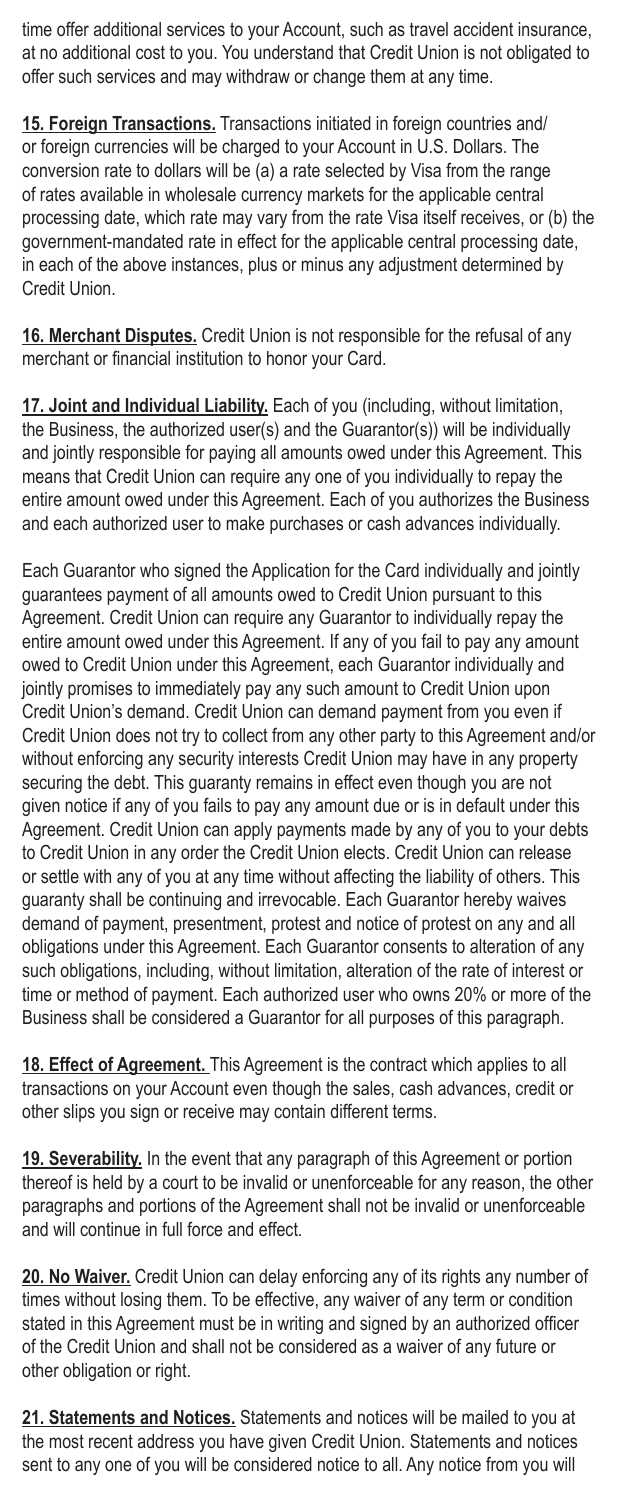be ineffective until Credit Union receives and has a reasonable opportunity to act upon the notice. You must notify Credit Union in writing immediately if you change your address. You agree to examine periodic statements and to report any errors or problems to Credit Union within a reasonable time. You agree that the time to examine the statement and report to Credit Union will depend on the circumstances, but will not, in any circumstance, exceed a total of 60 days from when the statement containing the error or problem was first mailed or made available to you. If you do not report within 60 days, Credit Union will be entitled to treat such information as correct and any and all of you will be precluded from asserting otherwise.

**22. Binding Nature and Assignment.** Credit Union can assign or transfer your Account or any portion without notice to you or your consent. You may not assign your Account or any portion thereof without Credit Union's written consent, which may be withheld in Credit Union's sole discretion. This Agreement shall be binding on each of you and your heirs, legal representatives, successors and permitted assigns.

**23. VISA Rules.** You agree to abide by all applicable rules and regulations of the VISA USA, Inc. as well as all applicable laws. If there is any conflict between the provisions of this Agreement and the rules and regulations of VISA USA, Inc., the rules and regulations of VISA USA, Inc. shall control.

**24. Governing Law.** This Agreement is governed by the Bylaws of Credit Union, federal laws and regulations, and the laws and regulations of the State of Florida, as amended from time to time.

**25. Jurisdiction, Venue and Attorneys' Fees.** Any disputes regarding this Agreement shall be within the jurisdiction of the court of the county in which Credit Union's principal place of doing business is located. If legal action is necessary to enforce this Agreement or collect any amounts owing to Credit Union or fees or charges assessed under this Agreement, the prevailing party has the right, subject to applicable law, to payment by the other party of all reasonable attorney's fees and costs, including fees on any appeal and any post-judgment actions. You agree that such legal action shall be filed and heard in the county and state in which Credit Union's principal place of doing business is located, except as prohibited by applicable law.

**26. Final Expression.** This Agreement is the final expression of the terms and conditions of this VISA line of credit between you and Credit Union. This written Agreement may not be contradicted by evidence of any alleged oral agreement.

**27. Copy Received.** You acknowledge that you have received a copy of this Agreement.

**28. Military Lending Act Disclosures:** Federal law provides important protections to members of the Armed Forces and their dependents relating to extensions of consumer credit. In general, the cost of consumer credit to a member of the Armed Forces and his or her dependent may not exceed an annual percentage rate of 36 percent. The rate must include, as applicable to the credit transaction or account: The cost associated with credit insurance premium; fees for ancillary products sold in connection with the credit transaction; any application fee charged (other than certain application fees for specified credit transactions or accounts); and any participation fee charged (other than certain participation fees for a credit card account). Please call us at (800) 284-1144 to receive oral disclosures of the Military Lending Act disclosure above and a description of the payment obligation.

## **Your Billing Rights: Keep This Document For Future Use**

This notice tells you about your rights and our responsibilities under the Fair Credit Billing Act.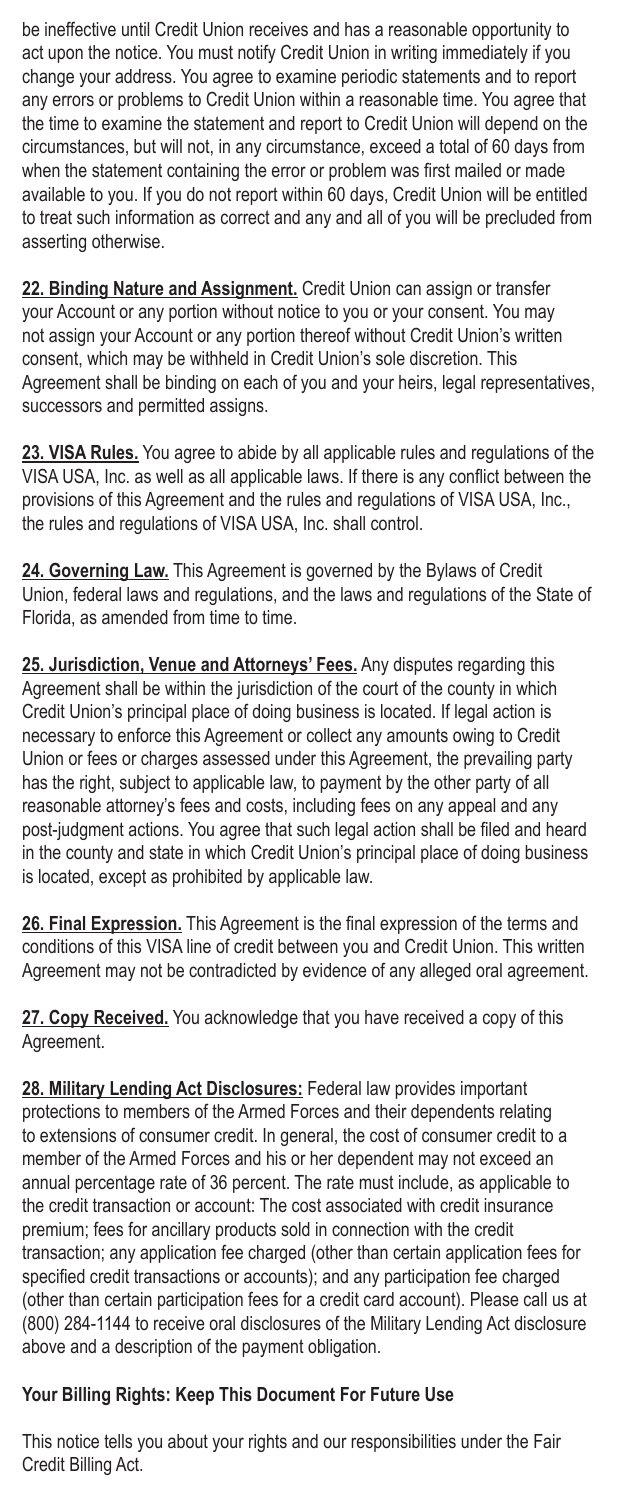# **What To Do If You Find A Mistake On Your Statement**

If you think there is an error on your statement, write to us at:

#### **Florida Credit Union P.O. Box 5549, Gainesville, FL 32627 You may also contact us on the web: www.flcu.org**

In your letter, give us the following information:

- • *Account information:* Your name and account number.
- *Dollar amount:* The dollar amount of the suspected error.
- *Description of problem:* If you think there is an error on your bill, describe what you believe is wrong and why you believe it is a mistake.

#### **You must contact us:**

- Within 60 days after the error appeared on your statement.
- At least 3 business days before an automated payment is scheduled, if you want to stop payment on the amount you think is wrong.

You must notify us of any potential errors in writing or electronically. You may call us, but if you do we are not required to investigate any potential errors and you may have to pay the amount in question.

#### **What Will Happen After We Receive Your Letter**

When we receive your letter, we must do two things:

1. Within 30 days of receiving your letter, we must tell you that we received your letter. We will also tell you if we have already corrected the error. 2. Within 90 days of receiving your letter, we must either correct the error or explain to you why we believe the bill is correct.

While we investigate whether or not there has been an error:

• We cannot try to collect the amount in question, or report you as delinquent on that amount.

• The charge in question may remain on your statement, and we may continue to charge you interest on that amount.

• While you do not have to pay the amount in question, you are responsible for the remainder of your balance.

• We can apply any unpaid amount against your credit limit.

After we finish our investigation, one of two things will happen:

• If we made a mistake: You will not have to pay the amount in question or any interest or other fees related to that amount.

• If we do not believe there was a mistake: You will have to pay the amount in question, along with applicable interest and fees. We will send you a statement of the amount you owe and the date payment is due. We may then report you as delinquent if you do not pay the amount we think you owe.

If you receive our explanation but still believe your bill is wrong, you must write to us within 10 days telling us that you still refuse to pay. If you do so, we cannot report you as delinquent without also reporting that you are questioning your bill. We must tell you the name of anyone to whom we reported you as delinquent, and we must let those organizations know when the matter has been settled between us.

If we do not follow all of the rules above, you do not have to pay the first \$50 of the amount you question even if your bill is correct.

*Your Rights If You Are Dissatisfied With Your Credit Card Purchases* If you are dissatisfied with the goods or services that you have purchased with your credit card, and you have tried in good faith to correct the problem with the merchant, you may have the right not to pay the remaining amount due on the purchase.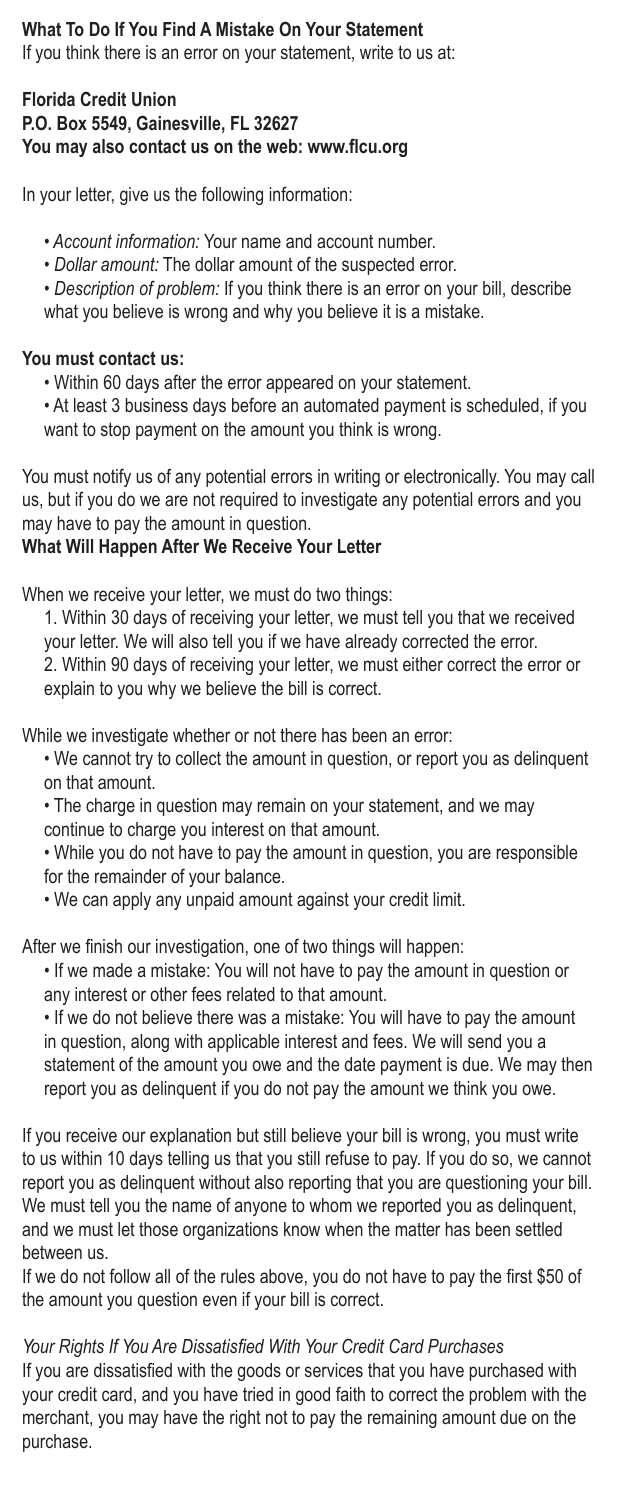To use this right, all of the following must be true:

1. The purchase must have been made in your home state or within 100 miles of your current mailing address, and the purchase price must have been more than \$50. (Note: Neither of these are necessary if your purchase was based on an advertisement we mailed to you, or if we own the company that sold you the goods or services.)

2. You must have used your credit card for the purchase. Purchases made with cash advances from an ATM or with a check that accesses your credit card account do not qualify.

3. You must not yet have fully paid for the purchase.

If all of the criteria above are met and you are still dissatisfied with the purchase, contact us in writing [or electronically] at:

#### **Florida Credit Union P.O. Box 5549, Gainesville, FL 32627 www.flcu.org**

While we investigate, the same rules apply to the disputed amount as discussed above. After we finish our investigation, we will tell you our decision. At that point, if we think you owe an amount and you do not pay, we may report you as delinquent.